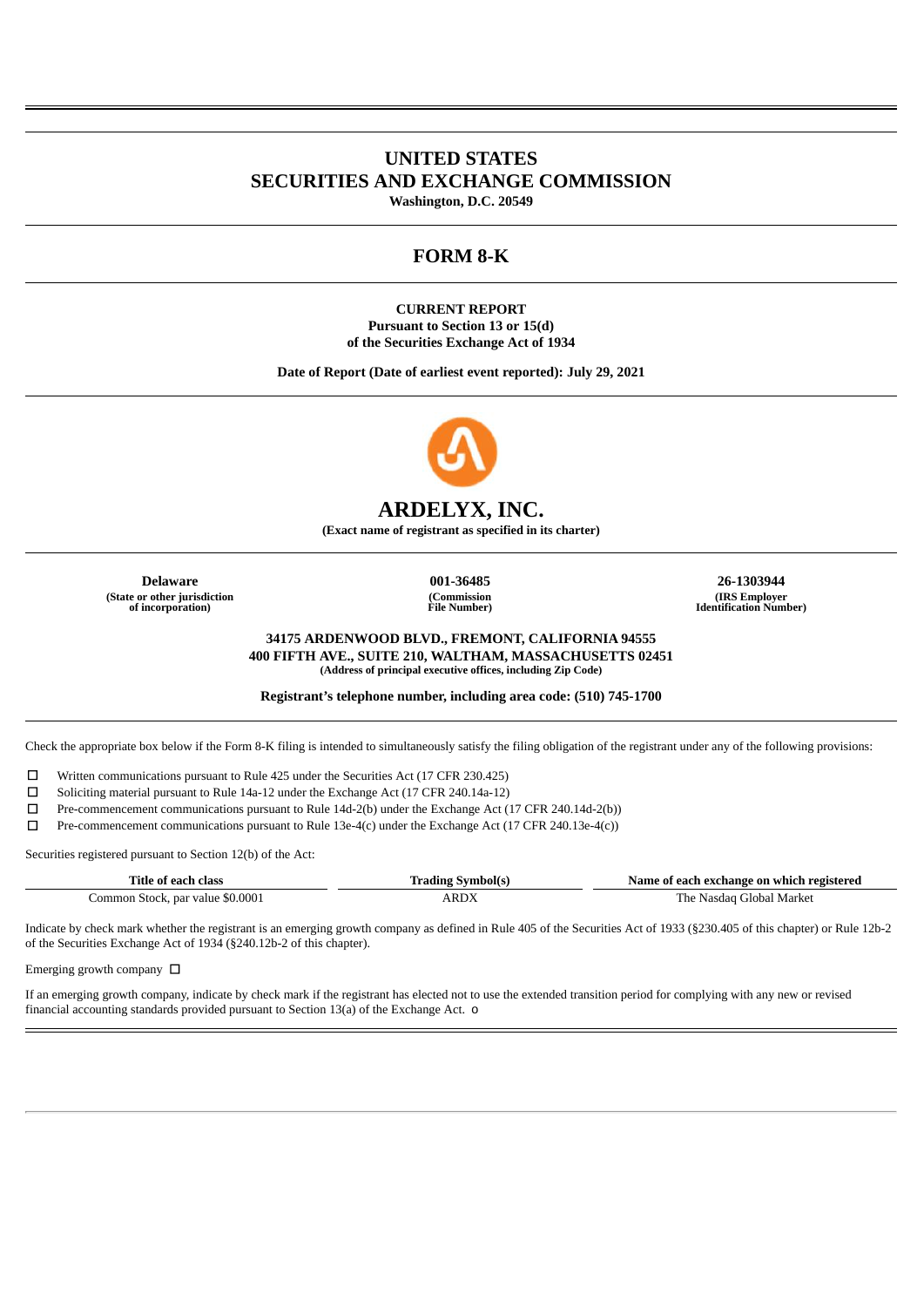#### **Item 2.05 Costs Associated with Exit or Disposal Activities**

On July 29, 2021, the Board of Directors of Ardelyx, Inc. (the "Company") approved and on August 2, 2021 management began implementing, a restructuring plan to reduce operating costs and better align the Company's workforce with the needs of its business following the receipt of a complete response letter ("CRL") from the U.S. Food and Drug Administration (the "FDA") on July 28, 2021 regarding the Company's New Drug Application ("NDA") for the control of serum phosphorus in chronic kidney disease patients on dialysis. The restructuring plan is expected to be completed in August 2021.

Under the restructuring plan, the Company is reducing its workforce by approximately 83 employees (approximately 33%). Impacted employees will receive cash payments equal to their base pay for a notice period of sixty (60) days and Company funded COBRA premiums through such notice period. In addition, impacted employees are eligible to receive severance benefits and additional Company funded COBRA premiums, contingent upon an impacted employee's execution (and non-revocation) of a separation agreement, which includes a general release of claims against the Company. The Company expects that the workforce reduction will decrease its annual cash compensation costs by approximately \$17 million.

In connection with the restructuring, the Company estimates that it will incur aggregate restructuring charges of approximately \$3.4 million, which will be recorded primarily in the third quarter 2021, related to one-time termination notice and severance payments and other employee-related costs. The cash payments related to the reduction in workforce will be paid primarily during the third quarter 2021. The Company may also incur additional costs not currently contemplated due to events that may occur as a result of, or that are associated with, the reduction in workforce.

This item 2.05 contains forward-looking statements, including, but not limited to, statements related to the expected costs associated with the restructuring and the expected reduction in annual cash compensation costs resulting from the workforce reduction. These forward-looking statements are based on the Company's current expectations and inherently involve significant risks and uncertainties. The Company's actual results and the timing of events could differ materially from those anticipated in such forward-looking statements as a result of these risks and uncertainties, which include, without limitation, risks related to cost reduction efforts. In addition, the Company's workforce reduction costs may be greater than anticipated. A further description of the risks and uncertainties relating to the business of the Company is contained in the Company's Quarterly Report on Form 10-Q for the quarterly period ended March 31, 2021, filed with the Securities and Exchange Commission (the "SEC"), and the Company's subsequent current reports filed with the SEC. The Company undertakes no duty or obligation to update any forward-looking statements contained in this Item 2.05 as a result of new information, future events or changes in its expectations.

#### **Item 9.01 Financial Statements and Exhibits.**

(d) Exhibits.

| Exhibit<br>No. | Description                                                                  |
|----------------|------------------------------------------------------------------------------|
| 104            | Cover Page Interactive Data File (embedded within the Inline XBRL document). |